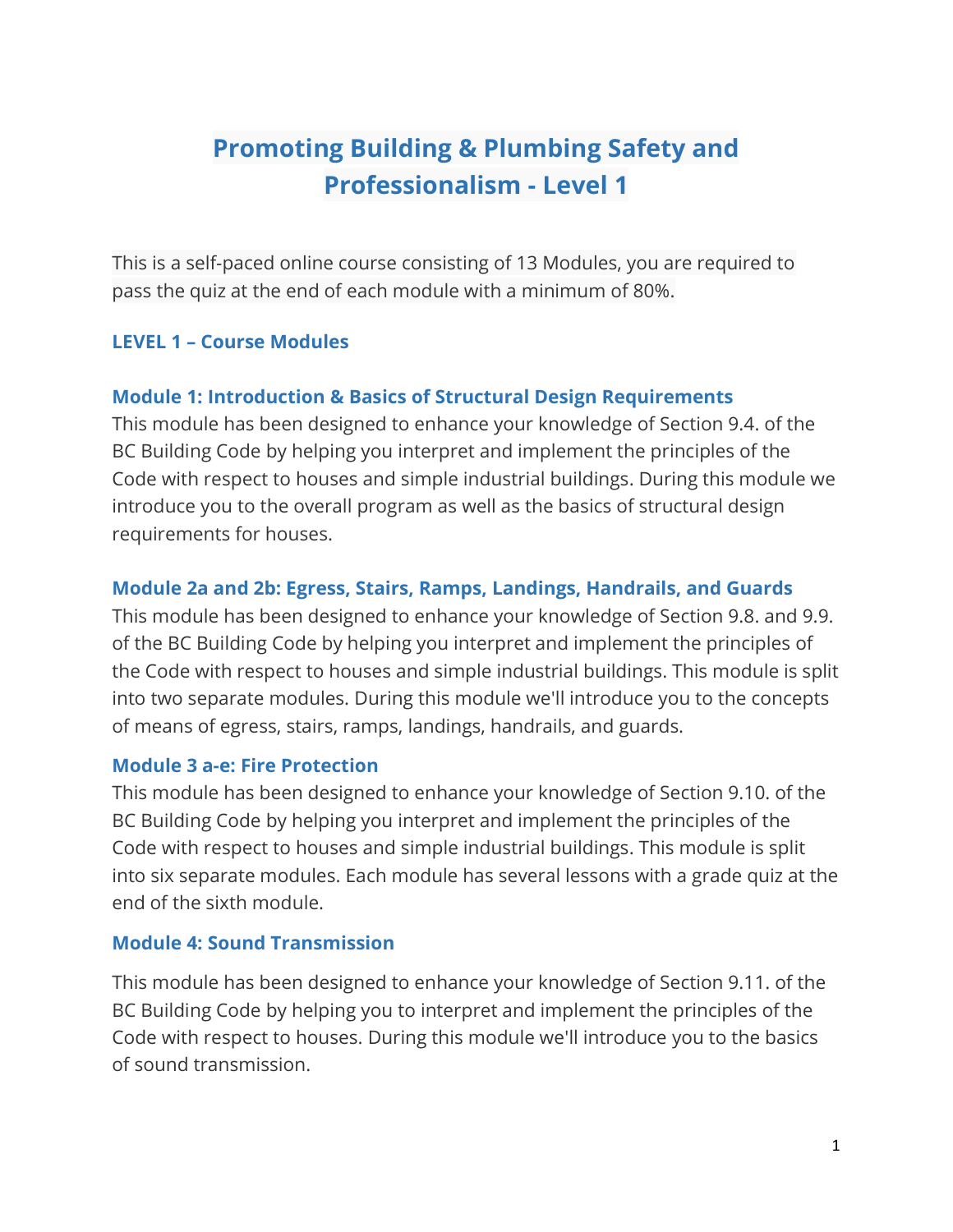#### Module 5: Excavation

This module introduces you to Excavation as it applies to houses and simple industrial buildings. This module covers Subsection 9.12.1. through 9.12.4. of the BC Building Code.

# Module 6: Damproofing, Waterproofing, and Soil Gas Control

This module has been designed to enhance your knowledge of Section 9.13. of the BC Building Code by helping you interpret and implement the principles of the Code with respect to houses and simple industrial buildings. This module covers Subsections 9.13.1., 9.13.2. 9.13.3., and 9.13.4. of the 2018 BC Building Code. During this module we'll introduce you to the concepts of damp-proofing, waterproofing, and soil gas control.

# Module 7: Drainage

This module has been designed to enhance your knowledge of Section 9.14. of the BC Building Code by helping you interpret and implement the principles of the Code with respect to houses and simple industrial buildings. This module covers certain Subsections of Section 9.14. of the 2018 BC Building Code. During this module we'll introduce you to the basics of drainage.

# Module 8: Footings and Foundations

This module has been designed to enhance your knowledge of Section 9.15. of the BC Building Code by helping you interpret and implement the principles of the Code with respect to houses and simple industrial buildings. This module introduces you to the basics of footings and foundations.

# Module 9: Roof Spaces

This module has been designed to enhance your knowledge of Section 9.19. of the BC Building Code by helping you interpret and implement the principles of the Code with respect to houses and simple industrial buildings. This module discusses roof spaces. During this module we'll introduce you to the concepts of venting and roof access.

# Module 10a and 10b: Masonry and ICF Construction

This module has been designed to enhance your knowledge of Section 9.20. of the BC Building Code by helping you interpret and implement the principles of the Code with respect to houses and simple industrial buildings. During this module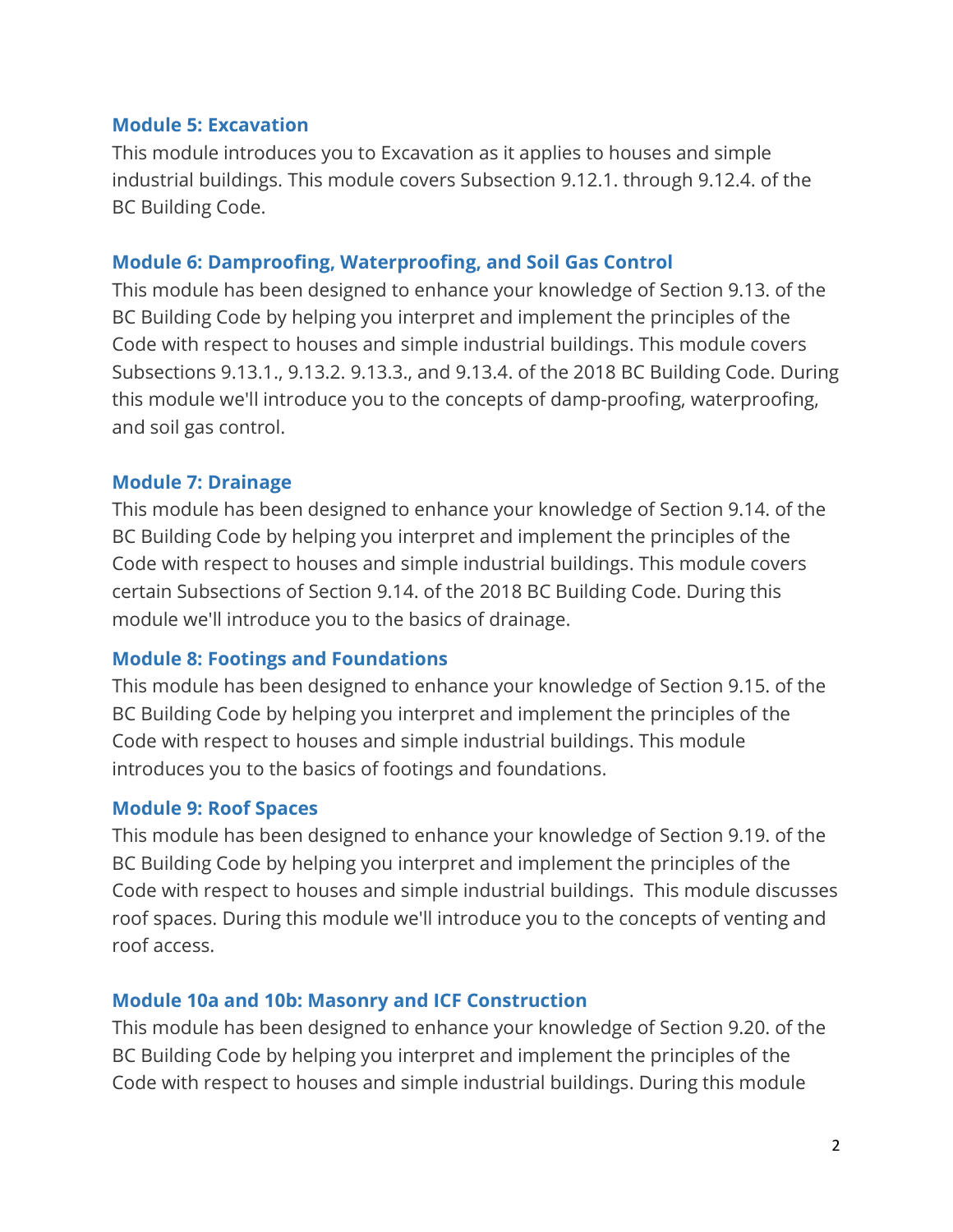we'll introduce you to the concepts related to masonry and flat insulating concrete form walls.

#### Module 11 a-d: Wood Frame Construction

This module has been designed to enhance your knowledge of Section 9.23. of the BC Building Code by helping you interpret and implement the principles of the Code with respect to houses and simple industrial buildings. This module is split into four separate modules. During this module we'll introduce you to the concepts related to wood frame construction.

# Module 12a and 12b: Heat Transfer and Energy Efficiency

This module has been designed to enhance your knowledge of Section 9.25. and 9.36. of the BC Building Code by helping you interpret and implement the principles of the Code with respect to houses. This module is split into two topics. The first is related to heat transfer, air leakage, and condensation control. The second is all about energy efficiency.

We are now permitted four definitive paths to achieve energy efficiency expectations required by Code. Section 9.36. contains extensive language for the prescriptive and trade-off path, the performance path and the Energy Step Code, while the fourth path is relegated to the relatively new National Energy Code for Buildings (NECB) which is a separate and additional document.

Note: this course does not include a review of the requirements for the Performance, Energy Step Code nor the NECB paths or Part 10 Energy Efficiency.

Module 12b is focused primarily on the prescriptive or trade-off path requirements in Sub-Sections 9.36.2. Building Envelope, 9.36.3. HVAC Requirements and 9.36.4. Service Water Heating Systems.

# Module 13: Secondary Suites

This module introduces you to Secondary Suites and the references found throughout Part 9. The Code allows for secondary suites to be established in an existing building constructed as a single dwelling building with or without an attached garage that serves the dwelling unit. As you become familiar with these requirements you will realize that many of the requirements are clarifications or exemptions for those found in Section 9.10. and other Sections of the Code.